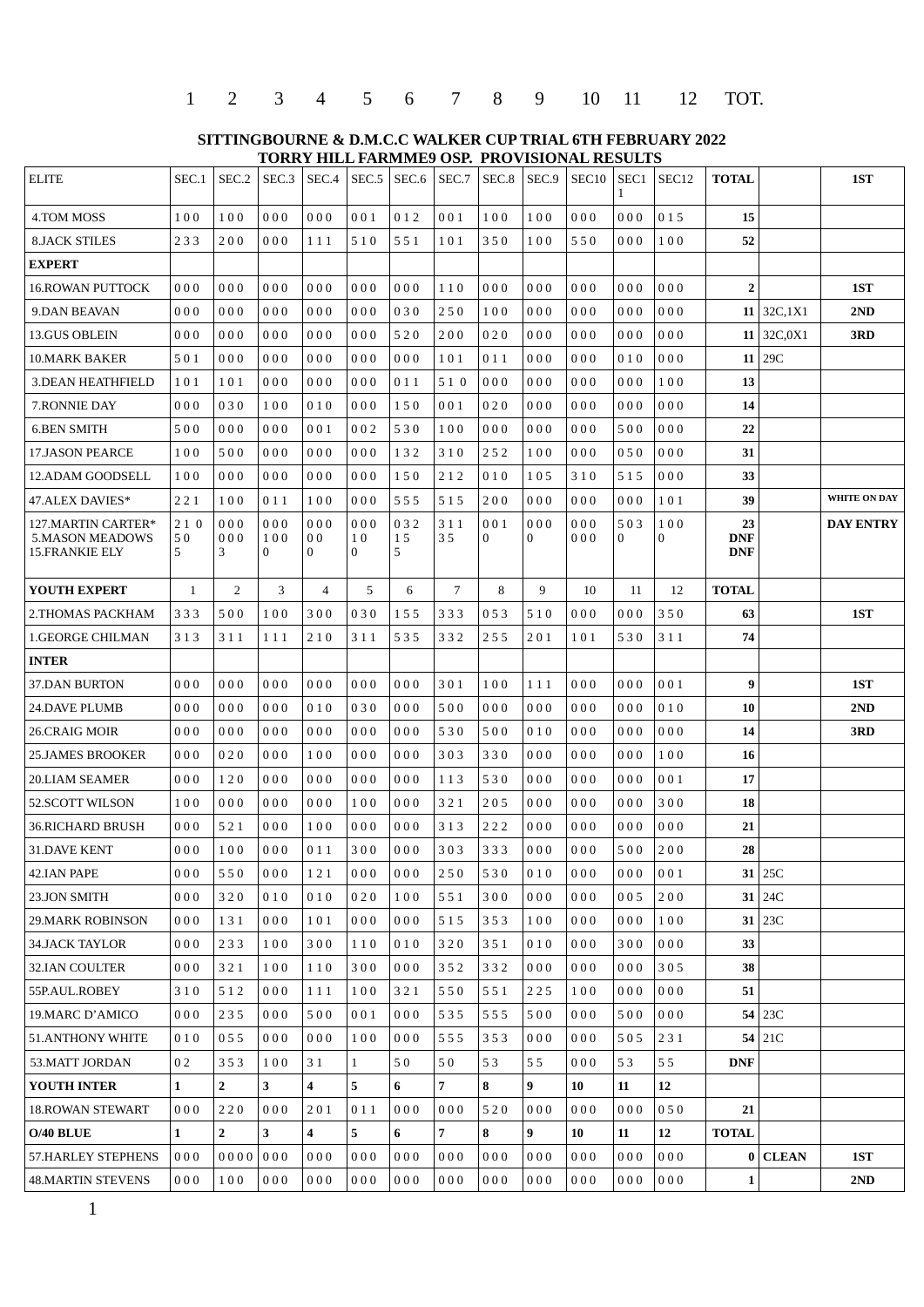|                                     | $\mathbf{1}$          | $\overline{2}$ | 3              | 4                       | 5                     | 6                     | 7                     | 8          | 9                     | 10         | 11                    | 12                    | TOT.                     |                                |                      |
|-------------------------------------|-----------------------|----------------|----------------|-------------------------|-----------------------|-----------------------|-----------------------|------------|-----------------------|------------|-----------------------|-----------------------|--------------------------|--------------------------------|----------------------|
| <b>35. STEVE MANNERINGS</b>         | 000                   | 100            | 000            | 000                     | 000                   | 000                   | 300                   | 100        | 000                   | 000        | 000                   | 000                   | 5                        |                                | 3RD                  |
| 28.KEVIN MORPHETT                   | 000                   | 000            | 000            | 500                     | 000                   | 000                   | 000                   | 100        | 000                   | 000        | 000                   | 000                   | 6                        |                                |                      |
| 49.Lee BROCKLEHURST                 | $0\,00$               | 050            | 000            | 000                     | 000                   | 000                   | 210                   | 000        | 000                   | 000        | 001                   | 000                   | $\boldsymbol{9}$         |                                |                      |
| 38.ADAM MARSHALL                    | 000                   | 320            | 000            | 001                     | 000                   | 000                   | 310                   | 100        | 000                   | 000        | 000                   | 000                   | 11                       |                                |                      |
| 41.MICHAEL STILES                   | 000                   | 320            | 000            | $0\;0\;0$               | 000                   | 000                   | 300                   | 050        | 000                   | 000        | 000                   | 000                   | 13                       |                                |                      |
| 43.SHAUN WALLIS                     | 000                   | 010            | 000            | 000                     | 000                   | 000                   | 550                   | 210        | 000                   | 000        | 000                   | 000                   | 14                       |                                |                      |
| 40.ROB SMITH                        | 000                   | 201            | 000            | 000                     | 002                   | 000                   | 515                   | 215        | 000                   | 000        | 000                   | 010                   | 25                       |                                |                      |
| 30.ANDY WARWICKER                   | 100                   | 333            | 000            | 211                     | 012                   | 555                   | 552                   | 553        | 100                   | 000        | 500                   | 030                   | 66                       |                                |                      |
| <b>NOVICE</b><br>126.MARK MEALHAM*  | 1<br>000              | 2<br>220       | 3<br>000       | $\overline{4}$<br>000   | 5<br>000              | 6<br>000              | 7<br>000              | 8<br>000   | 9<br>000              | 10<br>000  | 11<br>000             | 12<br>000             | <b>TOTAL</b><br>4        | ELECTRIC!                      | <b>DAY ENTRY</b>     |
| 102.RUSSELL HART                    | 000                   | 200            | 000            | 111                     | 000                   | 000                   | 000                   | 001        | 000                   | 000        | 000                   | 000                   | $6\phantom{1}$           |                                | 1ST                  |
| <b>69. WILL BARDEN</b>              | 000                   | 100            | 000            | 100                     | 000                   | 000                   | 000                   | 000        | 010                   | 500        | 000                   | 000                   | 8                        |                                | 2ND                  |
| <b>110.DAVE BROOKER</b>             | 000                   | 200            | 000            | 150                     | 000                   | 000                   | 000                   | 011        | 000                   | 000        | 000                   | 000                   | 10                       |                                | 3RD                  |
| 111. MARCUS WILDMAN                 | 000                   | 320            | 000            | 000                     | 000                   | 000                   | 000                   | 000        | 510                   | 000        | 000                   | 000                   | 11                       |                                |                      |
|                                     |                       |                |                |                         |                       |                       |                       |            |                       |            |                       |                       |                          |                                |                      |
| <b>105.GEORGE HANN</b>              | 000                   | 510            | 000            | 100                     | 000                   | 000                   | 000                   | 000        | 000                   | 500        | 000                   | 000                   |                          | $12$ 32C                       |                      |
| 91.BRAD MEARS                       | 100                   | 330            | 000            | 010                     | 000                   | 000                   | 000                   | 012        | 001                   | 000        | 000                   | 000                   |                          | 12 29C                         |                      |
| 46.ANDY ELY*                        | 000                   | 100            | 000            | 150                     | 000                   | 000                   | 005                   | 100        | 000                   | 000        | 000                   | 000                   |                          | 13 31C                         | <b>RED ON DAY</b>    |
| 92.LUKE WILKINSON                   | 000                   | 352            | 010            | 100                     | 000                   | 000                   | 000                   | 001        | 000                   | 000        | 000                   | 000                   |                          | 13 3OC, 3X1                    |                      |
| 104.TOM WADDELL                     | 000                   | 212            | 000            | 000                     | 000                   | 200                   | 000                   | 000        | 500                   | 000        | 100                   | 000                   |                          | 13 30C, $2X1$                  |                      |
| 79.DAVID LITTLE<br>94.PAUL HURRY    | 000<br>000            | 230<br>120     | 000<br>000     | 100<br>200              | 000<br>000            | 100<br>000            | 000<br>000            | 020<br>001 | 000<br>001            | 100<br>503 | 500<br>000            | 000<br>000            | 15<br>15                 | BOTH29C,3<br>X1<br>2X2,1X3,1X5 | <b>FURTHEST LOW!</b> |
| 99.DOUG NORRIS                      | 000                   | 531            | 020            | 500                     | 000                   | 000                   | 000                   | 000        | 000                   | 000        | 000                   | 000                   |                          | $16$   31C                     |                      |
| 121. ADRIAN WAINWRIGHT*             | 100                   | 111            | 000            | 201                     | 000                   | 500                   | 000                   | 020        | 000                   | 100        | 100                   | 000                   |                          | $16$   26C                     | <b>DAY ENTRY</b>     |
| 54.TOM NORRIS*                      | 100                   | 501            | 000            | 201                     | 100                   | 010                   | 300                   | 300        | 000                   | 001        | 000                   | 000                   | 19                       |                                | <b>RED ON DAY</b>    |
| <b>61. MARK TEAL</b>                | 000                   | 310            | 000            | 100                     | 000                   | 050                   | 000                   | 110        | 500                   | 000        | 000                   | 500                   | 22                       |                                |                      |
| 93.PAUL KNOTT                       | 200                   | 312            | 305            | 333                     | 000                   | 000                   | 000                   | 132        | 510                   | 500        | 035                   | 000                   | 50                       |                                |                      |
| <b>89.STUART MEARS</b>              | 310                   | 521            | 000            | 313                     | 010                   | 330                   | 000                   | 033        | 112                   | 330        | 122                   | 555                   | 62                       |                                |                      |
| 108.SHANE HARRIS                    | 055                   | 533            | 220            | 533                     | 000                   | 510                   | 000                   | 313        | 553                   | 555        | 000                   | 003                   | $\bf{80}$                |                                |                      |
| 107.WESTA HARRIS                    | 323                   | 353            | 205            | 355                     | 000                   | 310                   | 010                   | 325        | 222                   | 555        | 150                   | 021                   | 84                       |                                |                      |
| 96.JAKE HOUCKHAM                    | 55                    | 11             | 05             | 05                      | 0 <sub>0</sub>        | 30                    | 0 <sub>0</sub>        | 111        | 31                    | 55         | 0 <sub>0</sub>        | 0 <sub>0</sub>        | <b>DNF</b>               |                                |                      |
| 97.TAYLOR SPRINGER                  | 50                    | 53             | 0 <sub>0</sub> | 50                      | 0 <sub>0</sub>        |                       | 0 <sub>0</sub>        | 12         | 15                    | 30         | $\overline{0}$        |                       | <b>DNF</b>               |                                |                      |
| 113.MARC NEALE<br>124.LEIGH NORRIS* | 0 <sub>0</sub><br>010 | 21<br>310      | 50<br>000      | 210<br>20               | 000<br>0 <sub>0</sub> | 000<br>0 <sub>2</sub> | 000<br>0 <sub>0</sub> | 000<br>31  | 120<br>0 <sub>0</sub> | 000<br>10  | 000<br>0 <sub>0</sub> | 100<br>0 <sub>0</sub> | <b>DNF</b><br><b>DNF</b> |                                | <b>DAY ENTRY</b>     |
| 59. CHRIS AINDOW*                   | 31                    | 51             | 11             | 55                      | 35                    | 13                    | 0 <sub>0</sub>        | 55         | 5                     | 50         | 50                    | 1                     | <b>DNF</b>               |                                | <b>RED ON DAY</b>    |
| YOUTH NOVICE                        | $\mathbf{1}$          | $\overline{2}$ | 3              | $\overline{\mathbf{4}}$ | 5                     | 6                     | $\overline{7}$        | 8          | 9                     | 10         | 11                    | 12                    |                          |                                |                      |
| <b>88.ROWAN DEAN</b>                | 000                   | 200            | 015            | 000                     | 000                   | 000                   | 000                   | 110        | 001                   | 150        | 500                   | 100                   | 23                       |                                | 1ST                  |
| 76.SAM KENT                         | 500                   | 331            | 050            | 521                     | 000                   | 000                   | 000                   | 002        | 001                   | 350        | 000                   | 100                   | 37                       |                                |                      |
| <b>81.KATIE BUTCHER</b>             | 000                   | 311            | 010            | 310                     | 002                   | 501                   | 050                   | 513        | 520                   | 555        | 000                   | 300                   | 57                       |                                |                      |
| <b>82.BAILEY COLE</b>               | 500                   | 532            | 051            | 530                     | 001                   | 500                   | 000                   | 532        | 510                   | 555        | 000                   | 153                   | 75                       |                                |                      |
| 123. CONNER HEATHFIELD*             | 000                   | 333            | 000            | 303                     | 000                   | 110                   | 000                   | 020        | 210                   | 005        | 000                   | 000                   | 27                       |                                | <b>DAY ENTRY</b>     |
| 98.SONNY SPRINGER                   | 55                    | 53             | 0 <sub>0</sub> | 33                      | 0 <sub>0</sub>        |                       | 0 <sub>0</sub>        | 22         | 0 <sub>0</sub>        | 15         | 5                     |                       | <b>DNF</b>               |                                |                      |
| 114.MASON NEALE                     | 33                    | 53             | 31             | 555                     | 333                   |                       | 333                   | 055        | 53                    | 5          | 35                    | 35                    | <b>DNF</b>               |                                |                      |
| 122. WILL CAIRNS*                   | 55                    | 533            | 050            | 55                      | 0 <sub>0</sub>        |                       | 0 <sub>0</sub>        | 535        | 55                    | 53         | 5                     |                       | <b>DNF</b>               |                                | <b>DAY ENTRY</b>     |
| 125. CURTIS MEALHAM*                | 23                    | 55             | 0 <sub>0</sub> | 13                      | 35                    | 105                   | 000                   | 010        | 005                   | 100        | 330                   | 220                   | <b>DNF</b>               |                                | <b>DAY ENTRY</b>     |
| 58. VICTOR AINDOW*                  | 15                    | 33             | 0 <sub>1</sub> | 35                      | 0 <sub>0</sub>        | 000                   | 0 <sub>0</sub>        | $1\;1$     | 0 <sub>0</sub>        | 5          | $\mathbf{1}$          | 03                    | <b>DNF</b>               |                                | <b>RED ON DAY</b>    |